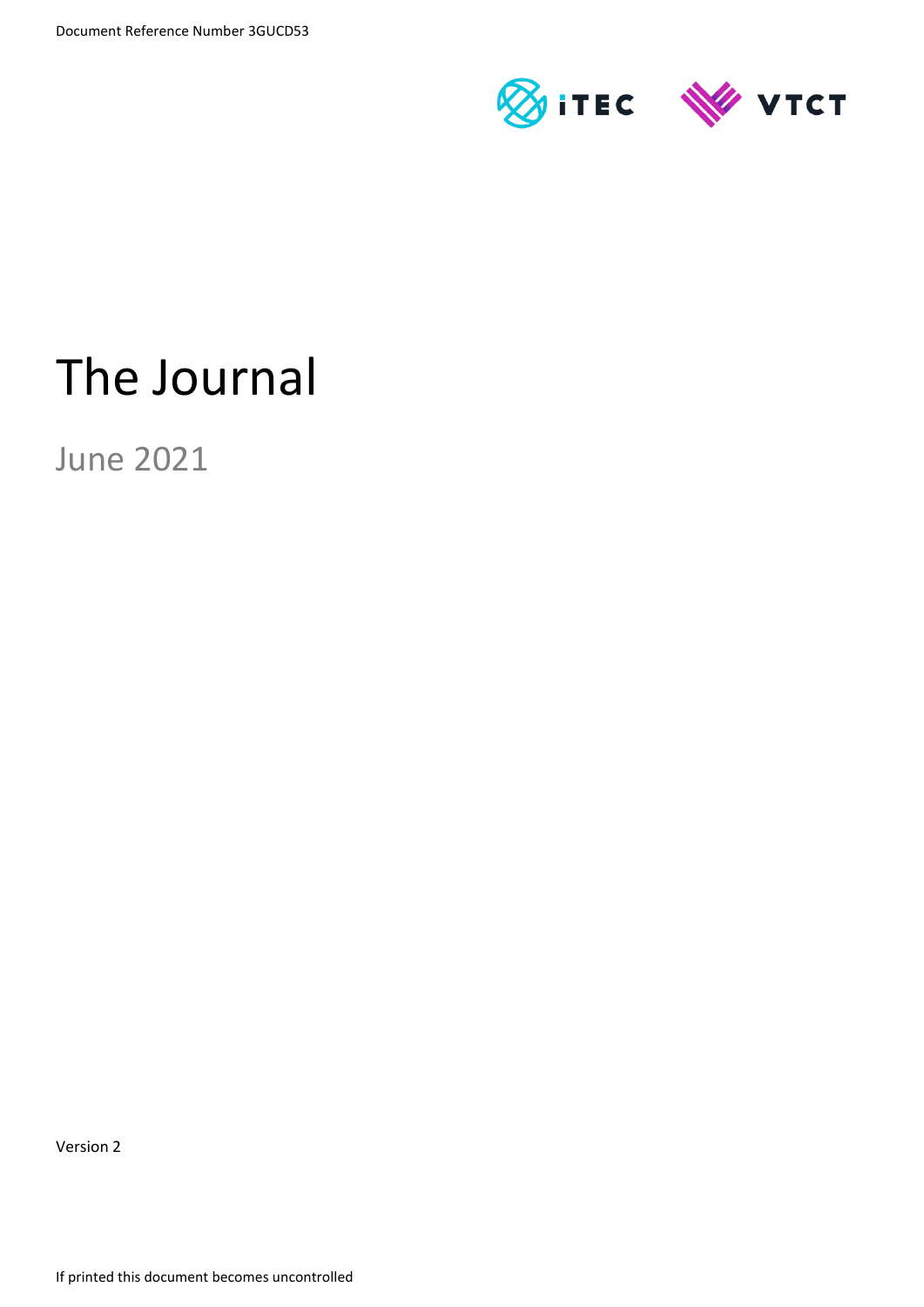

|  | onten |  |
|--|-------|--|
|--|-------|--|

| ⊥. |  |
|----|--|
|    |  |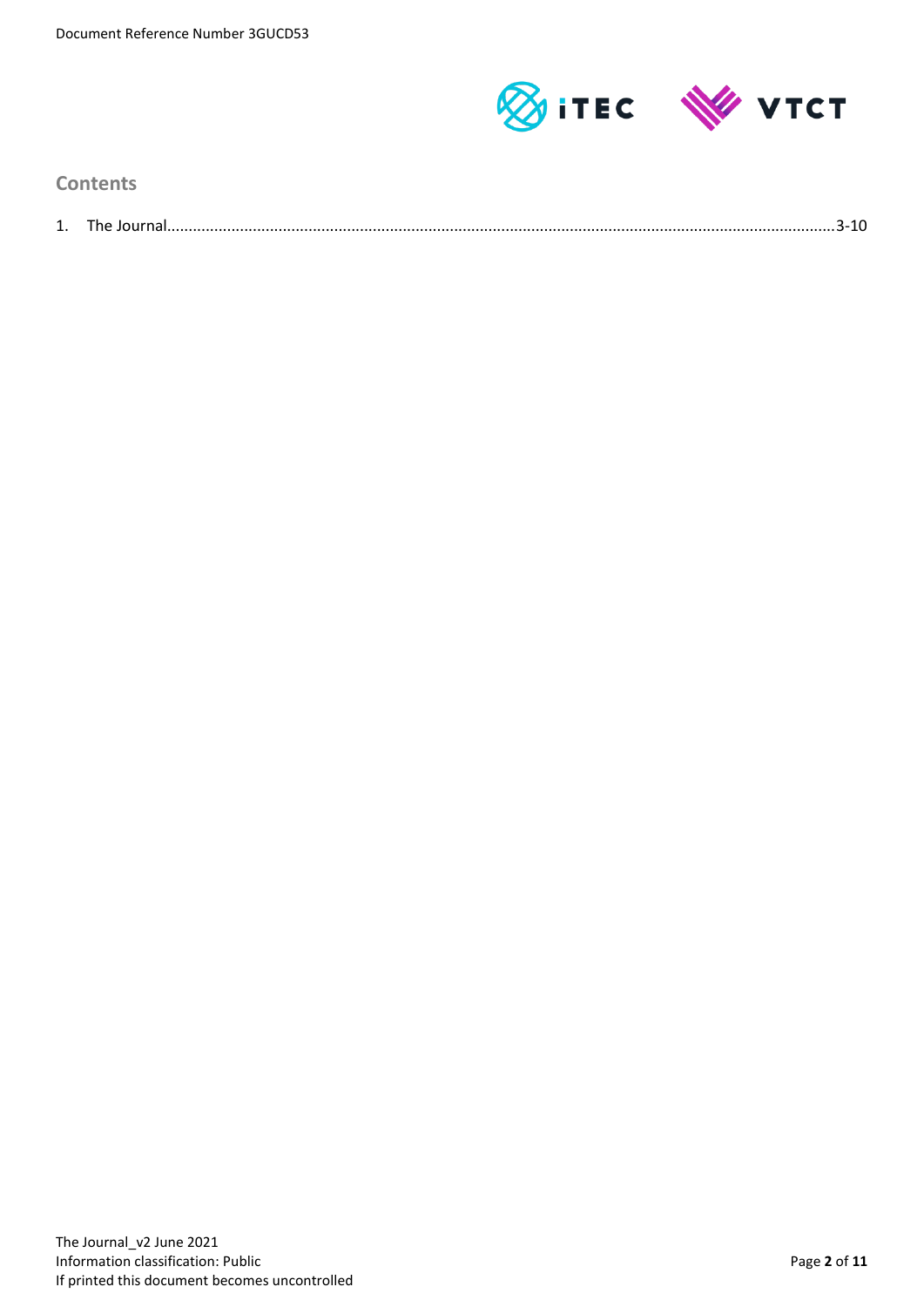

# **1. The Journal**

- 1) You can use the journal to make posts. You can make posts on your own personal journal or you can make a group post so that your peers can view them.
	- Who can view personal posts?
		- o only you can view personal posts
	- Who can view group posts?
		- o your tutor; your peers that are allocated to your group

Posts can form part of your evidence gathering, so you can attach files to your posts as well.

#### 2) To make a post, select Journal.

| ManageAssess                          | Hor e Cournal Components Files Groups | TLQ Learner Learner<br>VTCT Centre (VTCT00001)<br>$\underline{\text{Log out}}$ ( ) |
|---------------------------------------|---------------------------------------|------------------------------------------------------------------------------------|
| Ξ<br>My Journal Group Journal<br>Menu |                                       |                                                                                    |
| My Journal                            |                                       | Add New Entry                                                                      |
| No journal entries                    |                                       |                                                                                    |

### 3) Then select Add New Entry.

|                          | ManageAssess                     | Home Journal Components Files Groups | TLQ Learner Learner<br>VTCT Centre (VTCT00001)<br>$\underline{\text{log}\,\text{out}}$ ( ) |
|--------------------------|----------------------------------|--------------------------------------|--------------------------------------------------------------------------------------------|
| $\left( \bar{=} \right)$ | My Journal Group Journal<br>Menu |                                      |                                                                                            |
|                          | My Journal                       |                                      | Add New Entry                                                                              |
|                          | No journal entries               |                                      |                                                                                            |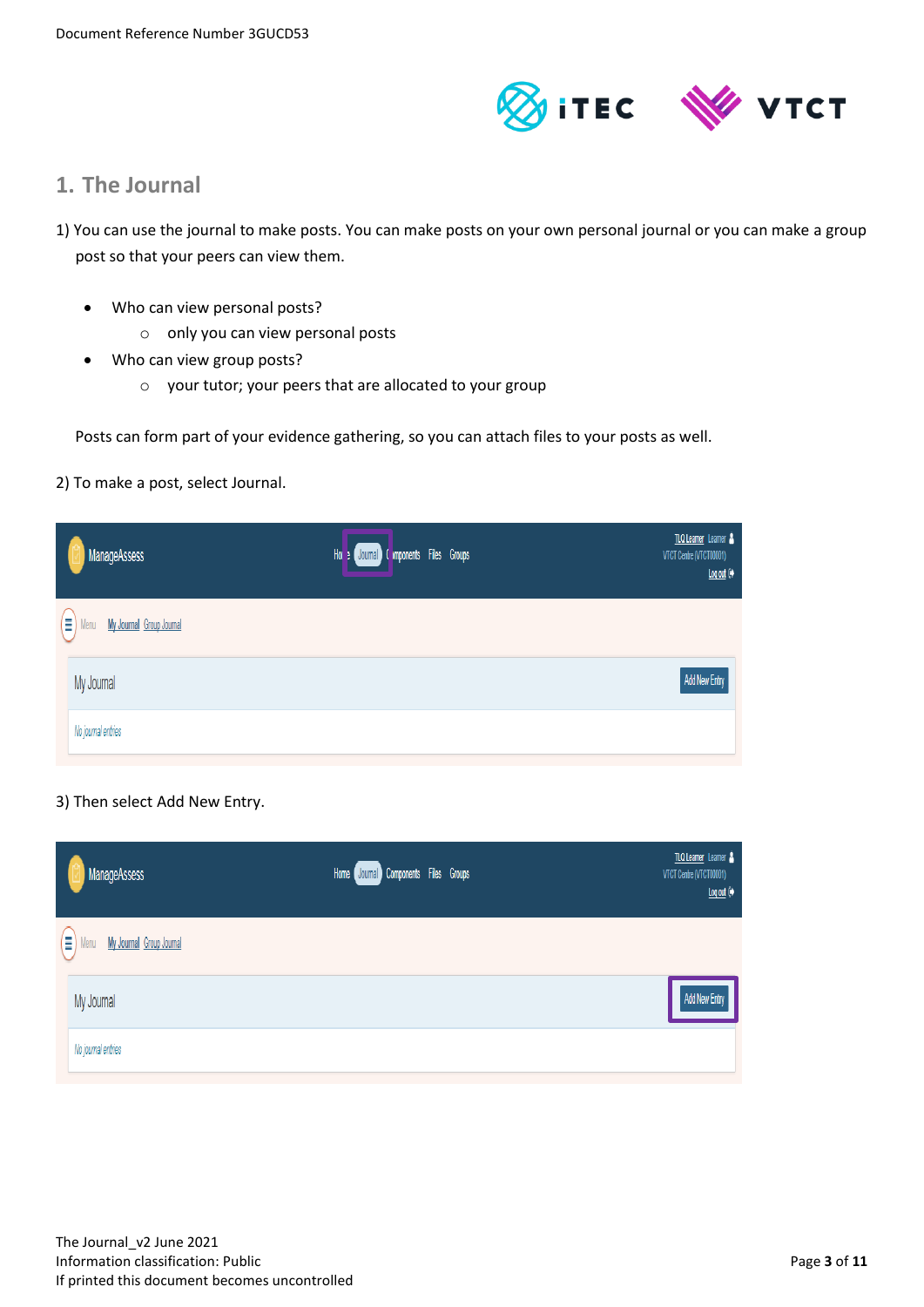

4) First select whether this is a post for your own journal or the group (remember, as well as your tutor and other training provider staff, your peers will be able to view group posts).

| ≡<br>My Journal Group Journal<br>Menu<br><b>Add Post</b><br>Back to Journal<br>by Learner Test1 (learnertest1)<br><b>Related Files</b><br>Group<br>No files added to this post.<br>÷<br>None - this is a post for my journal<br>None - this is a post for my journal<br>upload new   manage tagged files<br>Wednesday evening group<br><b>Tagged Component</b><br>Tuesday evening group<br>No Component added to this post.<br>Post Content<br>tag post to Component<br>Bold Italic Underline | ManageAssess | Home<br>Journal | Components Files Groups |  | Learner Test1 &<br>(Learner)<br>Log out $\mathbb{C}$ |
|-----------------------------------------------------------------------------------------------------------------------------------------------------------------------------------------------------------------------------------------------------------------------------------------------------------------------------------------------------------------------------------------------------------------------------------------------------------------------------------------------|--------------|-----------------|-------------------------|--|------------------------------------------------------|
|                                                                                                                                                                                                                                                                                                                                                                                                                                                                                               |              |                 |                         |  |                                                      |
|                                                                                                                                                                                                                                                                                                                                                                                                                                                                                               |              |                 |                         |  |                                                      |
|                                                                                                                                                                                                                                                                                                                                                                                                                                                                                               |              |                 |                         |  |                                                      |

#### 5) Enter a title for the post.

|   | <b>ManageAssess</b>                            | Home<br>Journal | <b>Components Files Groups</b> |  |   |                                                                                                 |
|---|------------------------------------------------|-----------------|--------------------------------|--|---|-------------------------------------------------------------------------------------------------|
| Ξ | My Journal Group Journal<br>Menu               |                 |                                |  |   |                                                                                                 |
|   | <b>Add Post</b><br>by TLQ Learner (tiglearner) |                 |                                |  |   |                                                                                                 |
|   | Group<br>None - this is a post for my journal  |                 |                                |  | ÷ | <b>Related Files</b><br>No files added to this post.                                            |
|   | <b>Post Title</b><br>Test post                 |                 |                                |  |   | upload new   manage tagged files<br><b>Tagged Component</b><br>No Component added to this post. |
|   | <b>Post Content</b><br>Bold Italic Underline   |                 |                                |  |   | tag post to Component                                                                           |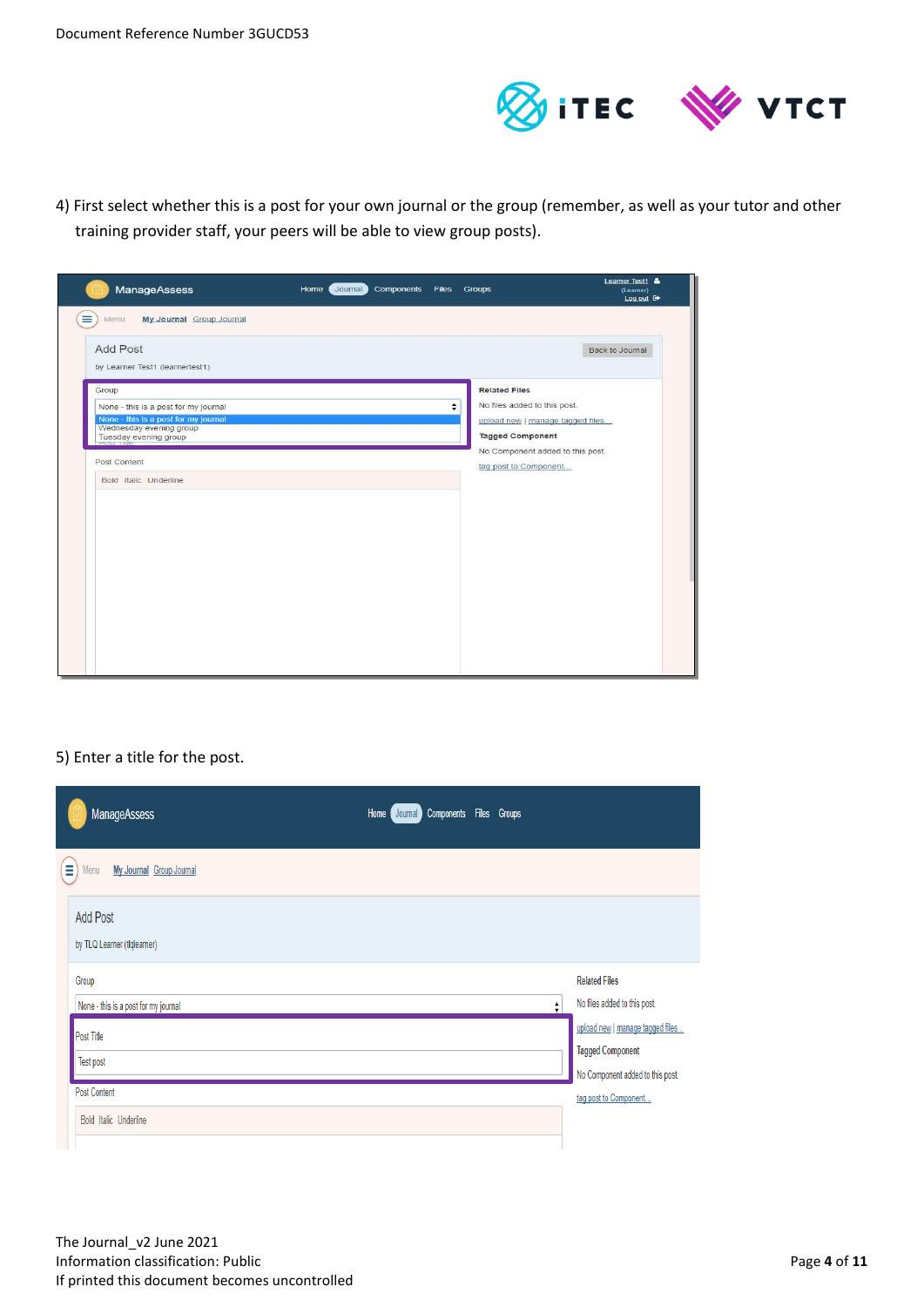



#### 6) Enter the content of the post.

|   | ManageAssess                         |  | Home Journal Components Files Groups |  |                  |                                                           |
|---|--------------------------------------|--|--------------------------------------|--|------------------|-----------------------------------------------------------|
| Ξ | My Journal Group Journal<br>Menu     |  |                                      |  |                  |                                                           |
|   | <b>Add Post</b>                      |  |                                      |  |                  |                                                           |
|   | by TLQ Learner (tIqlearner)          |  |                                      |  |                  |                                                           |
|   | Group                                |  |                                      |  |                  | <b>Related Files</b>                                      |
|   | None - this is a post for my journal |  |                                      |  | $\frac{1}{\tau}$ | No files added to this post.                              |
|   | Post Title                           |  |                                      |  |                  | upload new   manage tagged files                          |
|   | Test post                            |  |                                      |  |                  | <b>Tagged Component</b>                                   |
|   | Post Content                         |  |                                      |  |                  | No Component added to this post.<br>tag post to Component |
|   | Bold Italic Underline                |  |                                      |  |                  |                                                           |
|   | Test post                            |  |                                      |  |                  |                                                           |
|   |                                      |  |                                      |  |                  |                                                           |
|   |                                      |  |                                      |  |                  |                                                           |
|   |                                      |  |                                      |  |                  |                                                           |
|   |                                      |  |                                      |  |                  |                                                           |
|   |                                      |  |                                      |  |                  |                                                           |

### 7) To attach a file(s) to the post, select upload new.

| ManageAssess                                                                                                                    | Components Files Groups<br>Home Journal |                    |                                                                                                                                                                                 |
|---------------------------------------------------------------------------------------------------------------------------------|-----------------------------------------|--------------------|---------------------------------------------------------------------------------------------------------------------------------------------------------------------------------|
| Ξ<br>My Journal Group Journal<br>Menu                                                                                           |                                         |                    |                                                                                                                                                                                 |
| <b>Add Post</b><br>by TLQ Learner (tIqlearner)                                                                                  |                                         |                    |                                                                                                                                                                                 |
| Group<br>None - this is a post for my journal<br>Post Title<br><b>Test post</b><br><b>Post Content</b><br>Bold Italic Underline |                                         | $\hat{\mathbf{v}}$ | <b>Related Files</b><br>No files adde to this post.<br>upload new   manage tagged files<br><b>Tagged Component</b><br>No Component added to this post.<br>tag post to Component |
| Test post                                                                                                                       |                                         |                    |                                                                                                                                                                                 |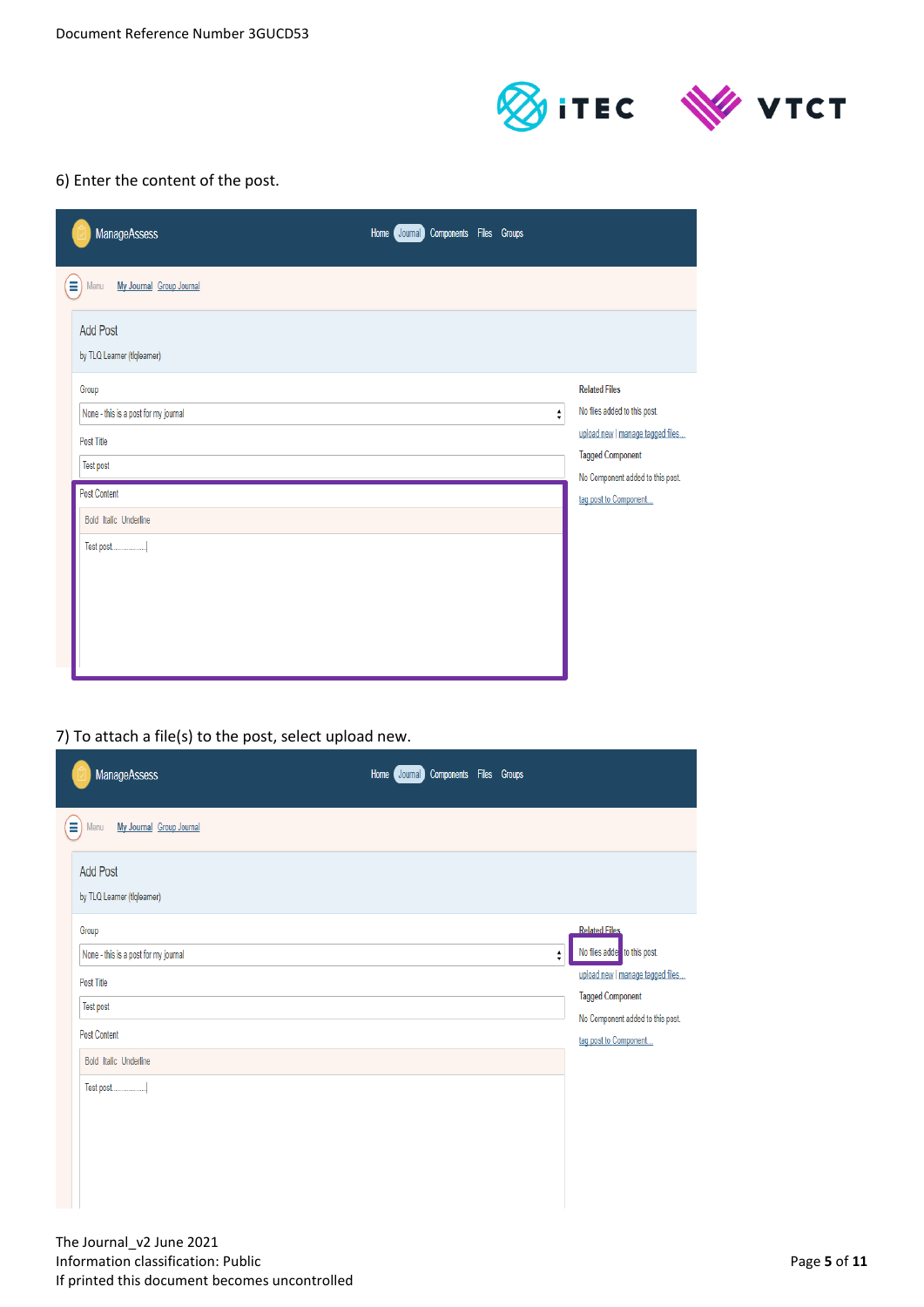

## 8) Select Choose File to navigate your local folders. Then locate and select the file you want to upload.

| Upload new files                                                                                                                      |  |
|---------------------------------------------------------------------------------------------------------------------------------------|--|
| O Upload new files here - this will add them to your files which you will be able to attach to journal entries.<br><b>Upload File</b> |  |
| Drop file here or click to select it                                                                                                  |  |
| Choose File<br>Upload File                                                                                                            |  |
| <b>Close</b>                                                                                                                          |  |

9) Once you have selected your file, select Upload File.

| Upload new files                                                                                                                      |  |
|---------------------------------------------------------------------------------------------------------------------------------------|--|
| A Upload new files here - this will add them to your files which you will be able to attach to journal entries.<br><b>Upload File</b> |  |
| ManageAssess - learner.docx (73.22KB) x<br>0<br>Drop new file here or click to change it                                              |  |
| Choose File<br>Upload File                                                                                                            |  |
| <b>Close</b>                                                                                                                          |  |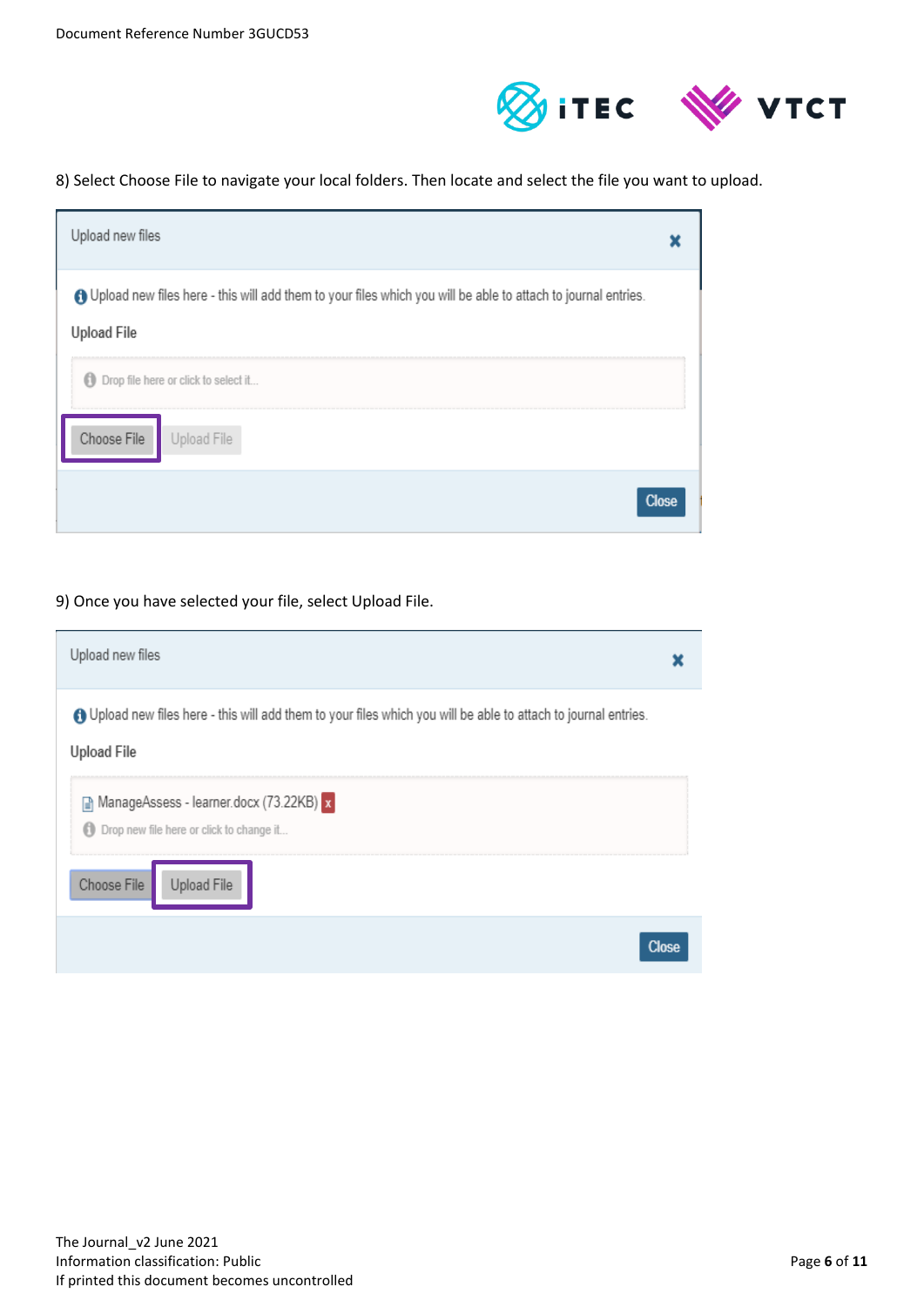

#### 10) Select Close.

| Upload new files                                                                                                                      |       |
|---------------------------------------------------------------------------------------------------------------------------------------|-------|
| A Upload new files here - this will add them to your files which you will be able to attach to journal entries.<br><b>Upload File</b> |       |
| Drop file here or click to select it                                                                                                  |       |
| Choose File<br>Upload File                                                                                                            |       |
| File uploaded successfully!                                                                                                           |       |
|                                                                                                                                       | Close |

11) If you also want to add files that you have previously uploaded, select manage tagged files…

#### **Related Files**

|                                                           | ManageAssess - learner.docx |  |
|-----------------------------------------------------------|-----------------------------|--|
| upload new manage tagged files<br><b>Tagged Component</b> |                             |  |

No Component added to this post.

tag post to Component...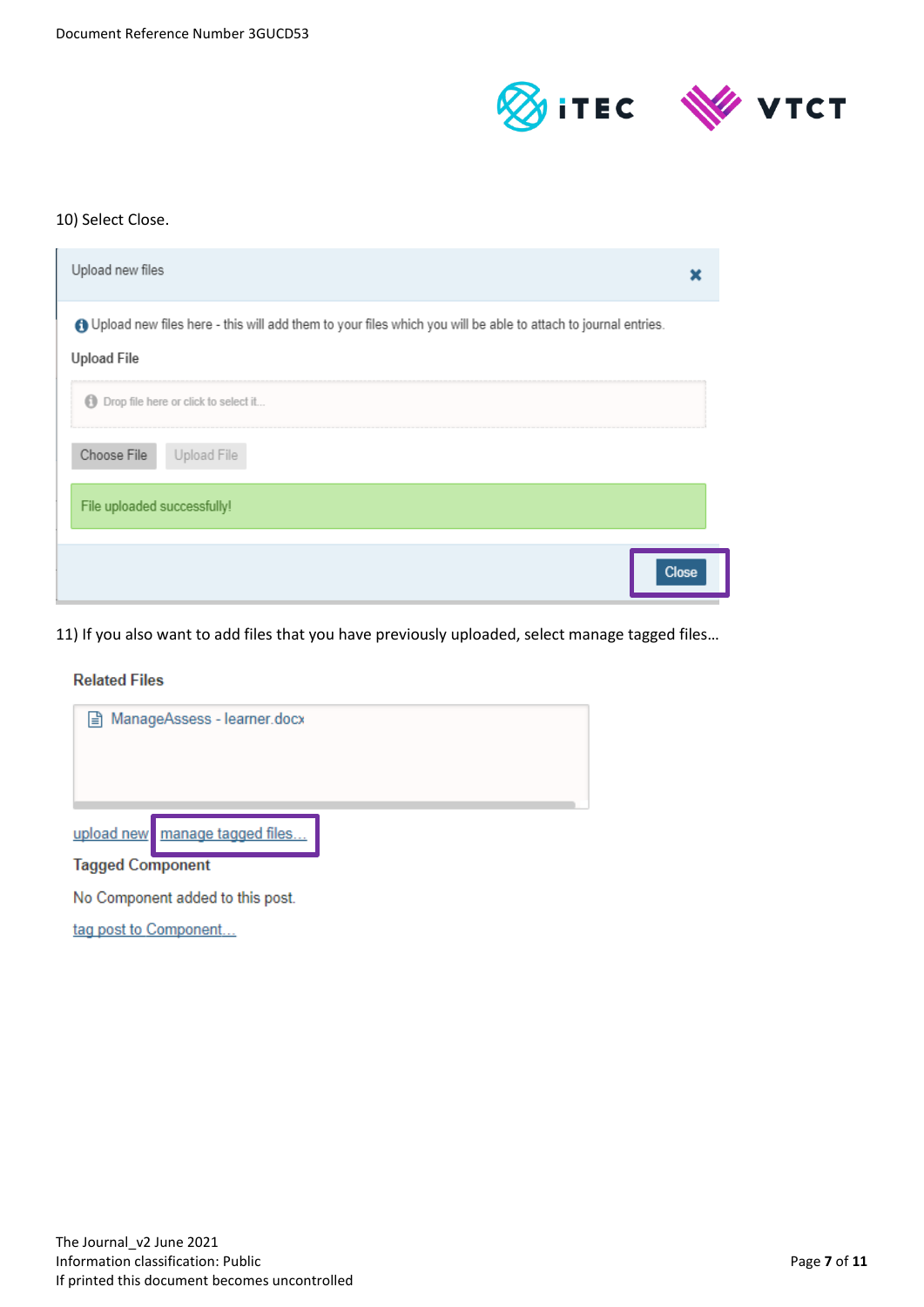



#### 12) Now select add for any file(s) you want to add.

| Select files to add to your journal entry                                                                              |                   | x    |
|------------------------------------------------------------------------------------------------------------------------|-------------------|------|
| Unselected files                                                                                                       |                   |      |
| Client consultation card v2.pdf<br>固<br>Client consultation card (2).pdf<br>萧<br>Client consultation card (2).pdf<br>固 | add<br>add<br>add |      |
| Selected files<br>ManageAssess - learner.docx                                                                          | remove            |      |
|                                                                                                                        |                   |      |
|                                                                                                                        |                   | Done |

#### 13) Once you have finished adding files select Done.

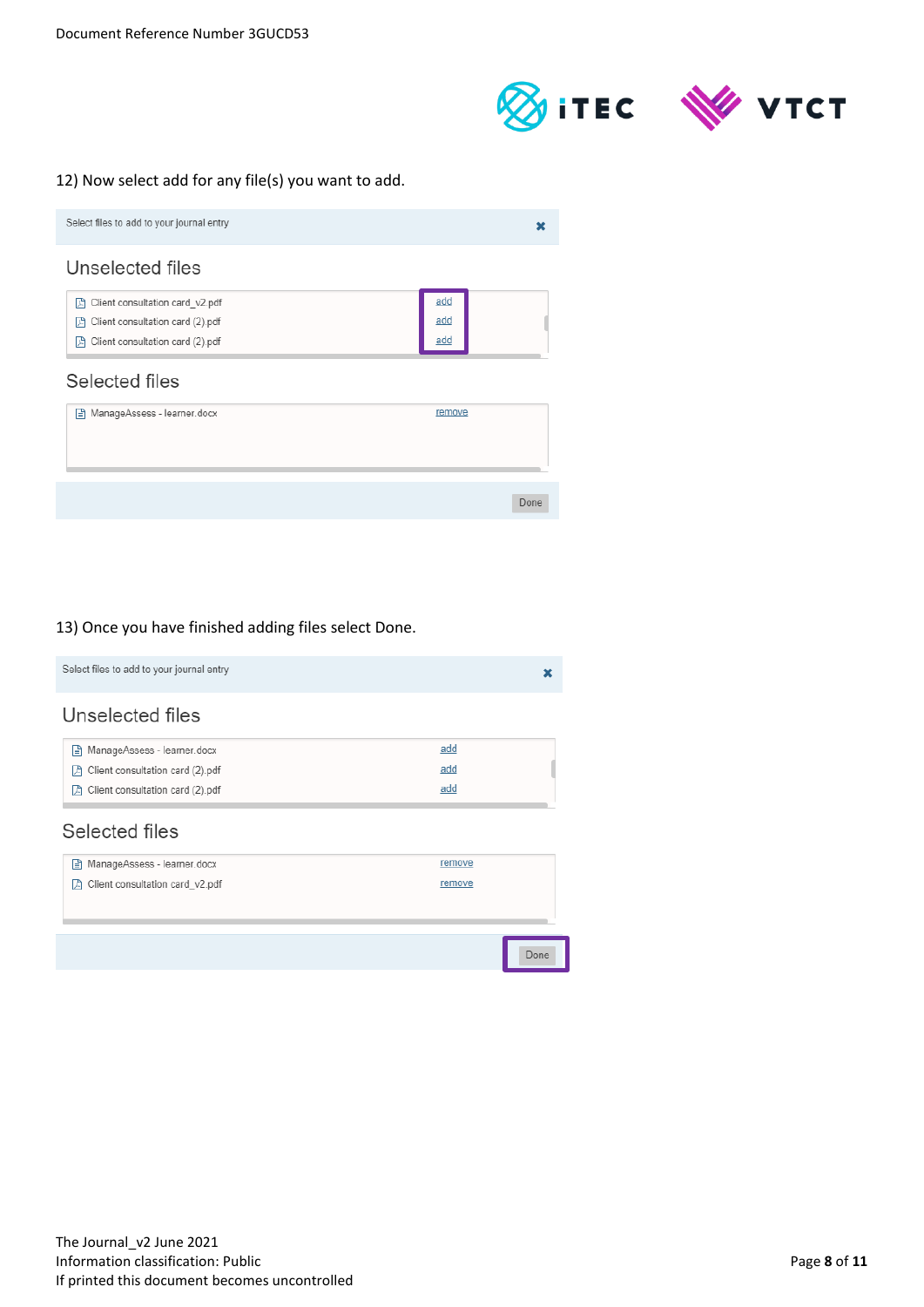

14) If you are making a personal post, you can tag the post to a component (unit) within your portfolio. Doing this will form part of the evidence for the tagged component.

Select tag post to Component…

#### **Related Files**

| 日 ManageAssess - learner.docx     |  |
|-----------------------------------|--|
| A Client consultation card v2.pdf |  |
|                                   |  |
|                                   |  |
| upload new   manage tagged files  |  |
| <b>Tagged Component</b>           |  |
| No Component added to this post.  |  |
| tag post to Component             |  |

15) Now select the component (unit) that you want to tag the post to.

| Select Component to tag to your journal entry                                                                                                                                                          |                                               |      |
|--------------------------------------------------------------------------------------------------------------------------------------------------------------------------------------------------------|-----------------------------------------------|------|
| Graded practical assessment<br>HB3D1 FX1: External examination 1<br>HB3D1.EX2: External examination 2<br>HB3D1.SYN: Graded synoptic assessment<br>LIHR124M: Service Portfolio<br>No Component selected | select<br>select<br>select<br>select<br>فملمو |      |
|                                                                                                                                                                                                        |                                               | Done |

#### 16) Once you have select the component (unit), select Done.

| Select Component to tag to your journal entry                                                                                                                                     |                                                |        |
|-----------------------------------------------------------------------------------------------------------------------------------------------------------------------------------|------------------------------------------------|--------|
| UHB124M: Service Portfolio<br>UHB134M: Graded practical assessment<br>UHB135M: Graded practical assessment<br>UHB135M: Service Portfolio<br>LIHR139M: Gradad practical assessment | select<br>select<br>select<br>select<br>colort |        |
| UHB135M: Service Portfolio                                                                                                                                                        |                                                | remove |
|                                                                                                                                                                                   |                                                | Done   |

The Journal\_v2 June 2021 Information classification: Public Page 9 of 11 If printed this document becomes uncontrolled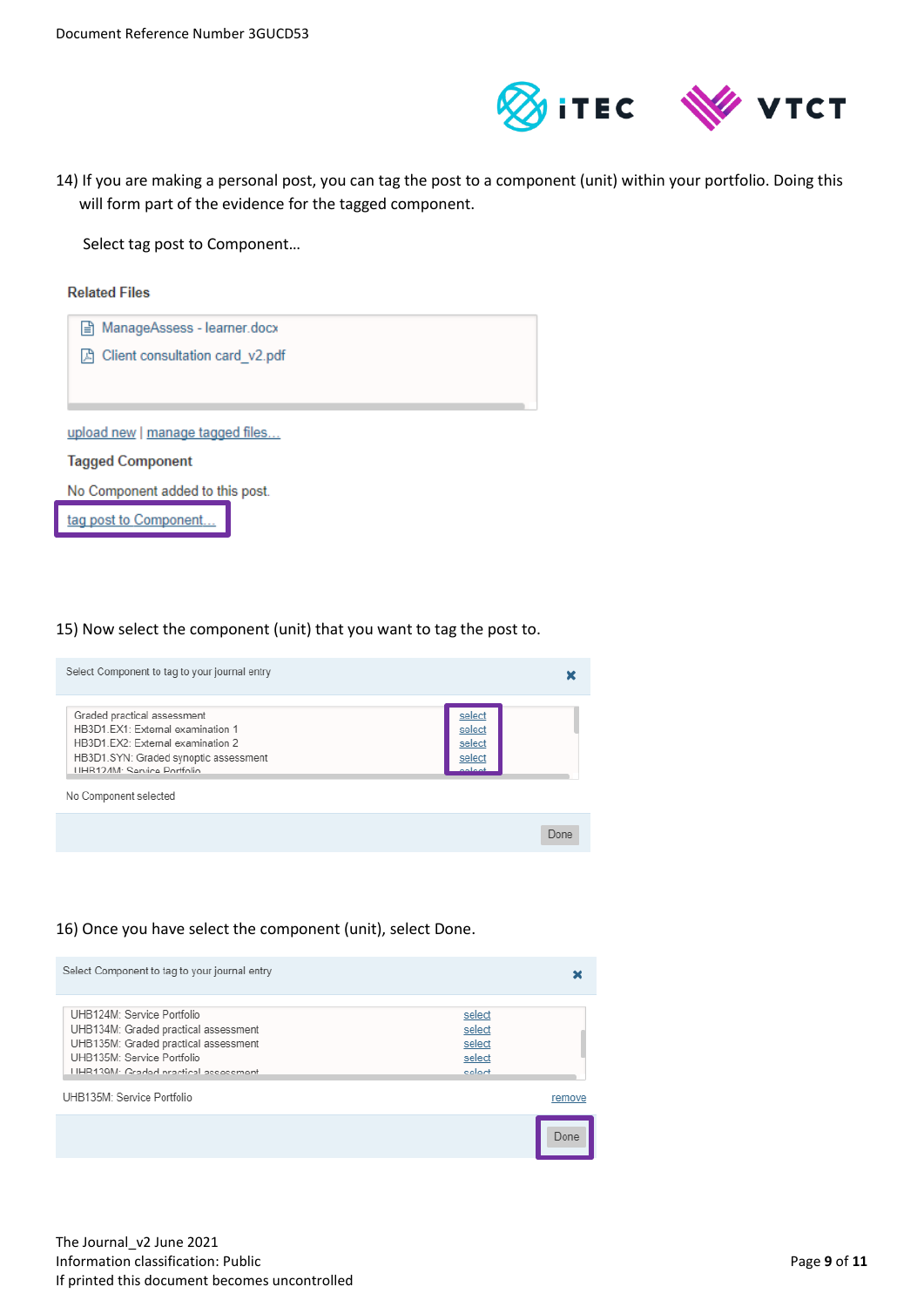

17) Once you have finished creating your post, select Add Post.

| <b>ManageAssess</b>                   | Home Journal<br><b>Components Files Groups</b>        |
|---------------------------------------|-------------------------------------------------------|
| Ξ<br>My Journal Group Journal<br>Menu |                                                       |
| <b>Add Post</b>                       |                                                       |
| by TLQ Learner (tiqlearner)           |                                                       |
| Group                                 | <b>Related Files</b>                                  |
| None - this is a post for my journal  | $\div$<br>ManageAssess - learner.docx                 |
| Post Title                            | □ Client consultation card_v2.pdf                     |
| <b>Test post</b>                      |                                                       |
| <b>Post Content</b>                   | upload new   manage tagged files                      |
| Bold Italic Underline                 | <b>Tagged Component</b><br>UHB135M: Service Portfolio |
| Test post                             | Remove                                                |
|                                       |                                                       |
|                                       |                                                       |
|                                       |                                                       |
| <b>Add Post</b>                       |                                                       |

For help and support:

- Your tutor
- [ManageAssess support page](http://www.vtct.org.uk/existing-centres/resources/manageassess/)